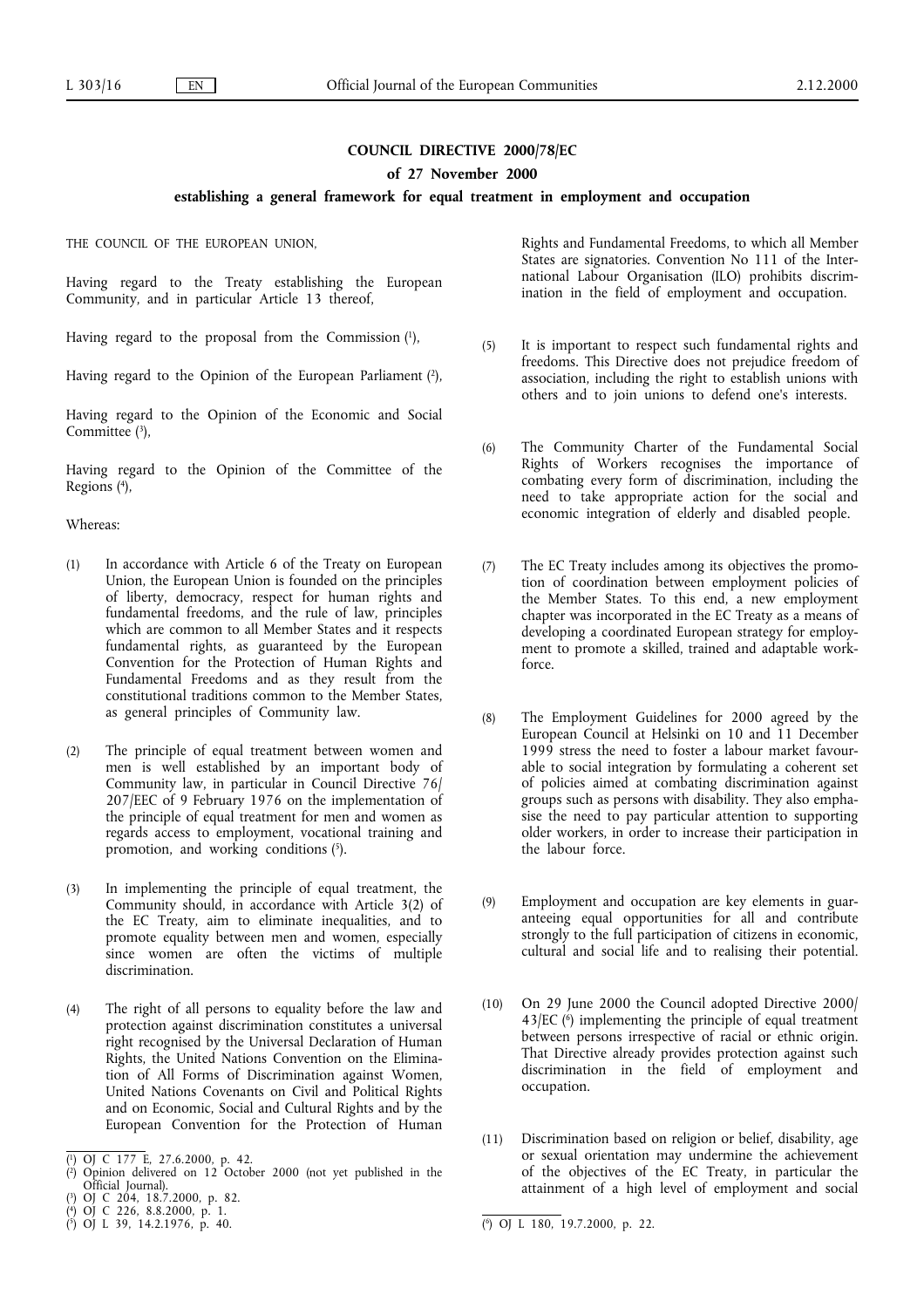protection, raising the standard of living and the quality of life, economic and social cohesion and solidarity, and the free movement of persons.

- (12) To this end, any direct or indirect discrimination based on religion or belief, disability, age or sexual orientation as regards the areas covered by this Directive should be prohibited throughout the Community. This prohibition of discrimination should also apply to nationals of third countries but does not cover differences of treatment based on nationality and is without prejudice to provisions governing the entry and residence of third-country nationals and their access to employment and occupation.
- (13) This Directive does not apply to social security and social protection schemes whose benefits are not treated as income within the meaning given to that term for the purpose of applying Article 141 of the EC Treaty, nor to any kind of payment by the State aimed at providing access to employment or maintaining employment.
- (14) This Directive shall be without prejudice to national provisions laying down retirement ages.
- (15) The appreciation of the facts from which it may be inferred that there has been direct or indirect discrimination is a matter for national judicial or other competent bodies, in accordance with rules of national law or practice. Such rules may provide, in particular, for indirect discrimination to be established by any means including on the basis of statistical evidence.
- (16) The provision of measures to accommodate the needs of disabled people at the workplace plays an important role in combating discrimination on grounds of disability.
- (17) This Directive does not require the recruitment, promotion, maintenance in employment or training of an individual who is not competent, capable and available to perform the essential functions of the post concerned or to undergo the relevant training, without prejudice to the obligation to provide reasonable accommodation for people with disabilities.
- (18) This Directive does not require, in particular, the armed forces and the police, prison or emergency services to recruit or maintain in employment persons who do not have the required capacity to carry out the range of functions that they may be called upon to perform with regard to the legitimate objective of preserving the operational capacity of those services.
- (19) Moreover, in order that the Member States may continue to safeguard the combat effectiveness of their armed forces, they may choose not to apply the provisions of this Directive concerning disability and age to all or part of their armed forces. The Member States which make that choice must define the scope of that derogation.
- (20) Appropriate measures should be provided, i.e. effective and practical measures to adapt the workplace to the disability, for example adapting premises and equipment, patterns of working time, the distribution of tasks or the provision of training or integration resources.
- (21) To determine whether the measures in question give rise to a disproportionate burden, account should be taken in particular of the financial and other costs entailed, the scale and financial resources of the organisation or undertaking and the possibility of obtaining public funding or any other assistance.
- (22) This Directive is without prejudice to national laws on marital status and the benefits dependent thereon.
- (23) In very limited circumstances, a difference of treatment may be justified where a characteristic related to religion or belief, disability, age or sexual orientation constitutes a genuine and determining occupational requirement, when the objective is legitimate and the requirement is proportionate. Such circumstances should be included in the information provided by the Member States to the Commission.
- (24) The European Union in its Declaration No 11 on the status of churches and non-confessional organisations, annexed to the Final Act of the Amsterdam Treaty, has explicitly recognised that it respects and does not prejudice the status under national law of churches and religious associations or communities in the Member States and that it equally respects the status of philosophical and non-confessional organisations. With this in view, Member States may maintain or lay down specific provisions on genuine, legitimate and justified occupational requirements which might be required for carrying out an occupational activity.
- (25) The prohibition of age discrimination is an essential part of meeting the aims set out in the Employment Guidelines and encouraging diversity in the workforce. However, differences in treatment in connection with age may be justified under certain circumstances and therefore require specific provisions which may vary in accordance with the situation in Member States. It is therefore essential to distinguish between differences in treatment which are justified, in particular by legitimate employment policy, labour market and vocational training objectives, and discrimination which must be prohibited.
- (26) The prohibition of discrimination should be without prejudice to the maintenance or adoption of measures intended to prevent or compensate for disadvantages suffered by a group of persons of a particular religion or belief, disability, age or sexual orientation, and such measures may permit organisations of persons of a particular religion or belief, disability, age or sexual orientation where their main object is the promotion of the special needs of those persons.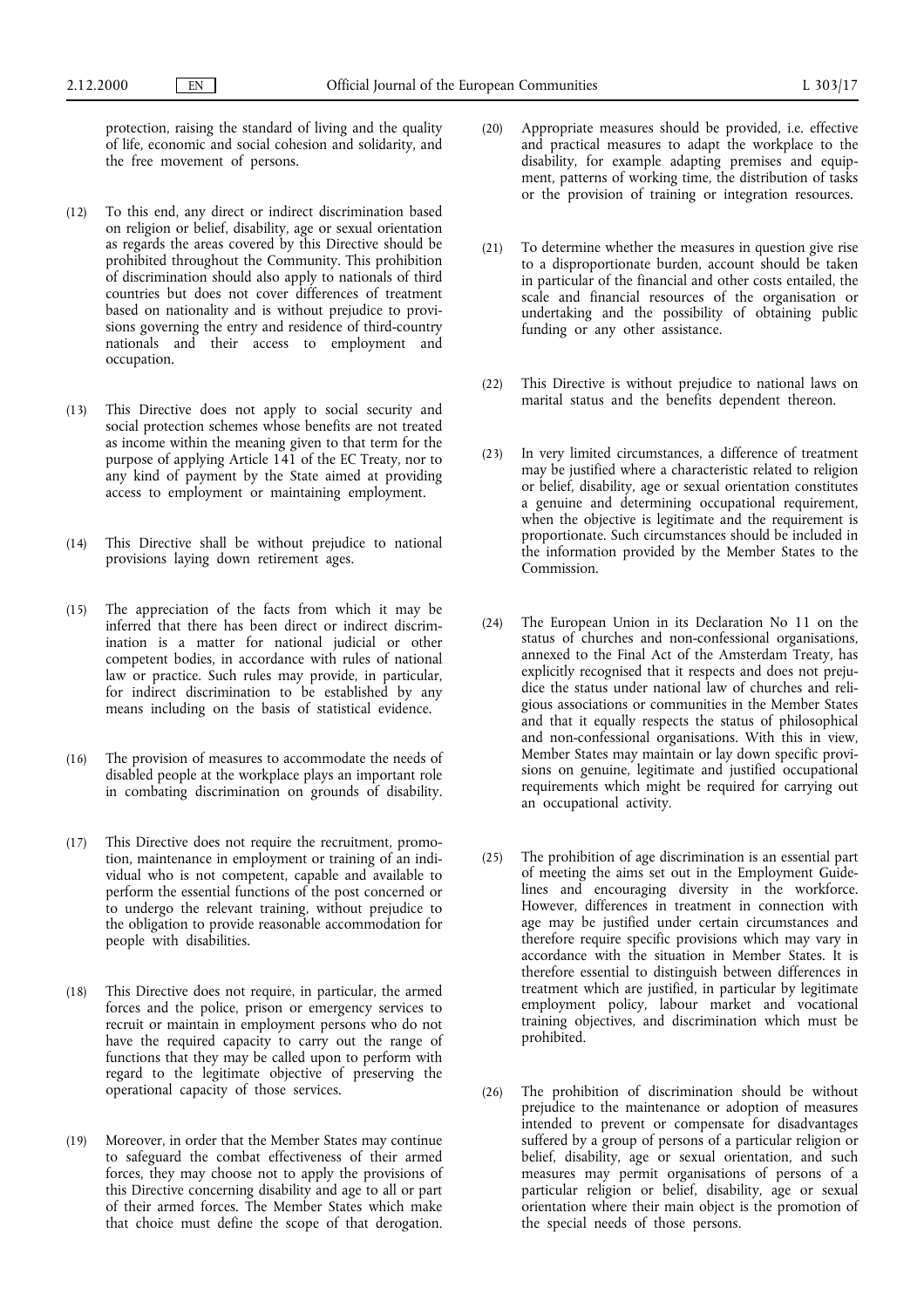- (27) In its Recommendation 86/379/EEC of 24 July 1986 on the employment of disabled people in the Community (1), the Council established a guideline framework setting out examples of positive action to promote the employment and training of disabled people, and in its Resolution of 17 June 1999 on equal employment opportunities for people with disabilities (2), affirmed the importance of giving specific attention *inter alia* to recruitment, retention, training and lifelong learning with regard to disabled persons.
- (28) This Directive lays down minimum requirements, thus giving the Member States the option of introducing or maintaining more favourable provisions. The implementation of this Directive should not serve to justify any regression in relation to the situation which already prevails in each Member State.
- (29) Persons who have been subject to discrimination based on religion or belief, disability, age or sexual orientation should have adequate means of legal protection. To provide a more effective level of protection, associations or legal entities should also be empowered to engage in proceedings, as the Member States so determine, either on behalf or in support of any victim, without prejudice to national rules of procedure concerning representation and defence before the courts.
- (30) The effective implementation of the principle of equality requires adequate judicial protection against victimisation.
- (31) The rules on the burden of proof must be adapted when there is a prima facie case of discrimination and, for the principle of equal treatment to be applied effectively, the burden of proof must shift back to the respondent when evidence of such discrimination is brought. However, it is not for the respondent to prove that the plaintiff adheres to a particular religion or belief, has a particular disability, is of a particular age or has a particular sexual orientation.
- (32) Member States need not apply the rules on the burden of proof to proceedings in which it is for the court or other competent body to investigate the facts of the case. The procedures thus referred to are those in which the plaintiff is not required to prove the facts, which it is for the court or competent body to investigate.
- (33) Member States should promote dialogue between the social partners and, within the framework of national practice, with non-governmental organisations to address different forms of discrimination at the workplace and to combat them.
- (34) The need to promote peace and reconciliation between the major communities in Northern Ireland necessitates the incorporation of particular provisions into this Directive.
- (35) Member States should provide for effective, proportionate and dissuasive sanctions in case of breaches of the obligations under this Directive.
- (36) Member States may entrust the social partners, at their joint request, with the implementation of this Directive, as regards the provisions concerning collective agreements, provided they take any necessary steps to ensure that they are at all times able to guarantee the results required by this Directive.
- (37) In accordance with the principle of subsidiarity set out in Article 5 of the EC Treaty, the objective of this Directive, namely the creation within the Community of a level playing-field as regards equality in employment and occupation, cannot be sufficiently achieved by the Member States and can therefore, by reason of the scale and impact of the action, be better achieved at Community level. In accordance with the principle of proportionality, as set out in that Article, this Directive does not go beyond what is necessary in order to achieve that objective,

HAS ADOPTED THIS DIRECTIVE:

## CHAPTER I

## **GENERAL PROVISIONS**

## *Article 1*

### **Purpose**

The purpose of this Directive is to lay down a general framework for combating discrimination on the grounds of religion or belief, disability, age or sexual orientation as regards employment and occupation, with a view to putting into effect in the Member States the principle of equal treatment.

## *Article 2*

## **Concept of discrimination**

For the purposes of this Directive, the 'principle of equal treatment' shall mean that there shall be no direct or indirect discrimination whatsoever on any of the grounds referred to in Article 1.

- 2. For the purposes of paragraph 1:
- (a) direct discrimination shall be taken to occur where one person is treated less favourably than another is, has been or would be treated in a comparable situation, on any of the grounds referred to in Article 1;
- (b) indirect discrimination shall be taken to occur where an apparently neutral provision, criterion or practice would put persons having a particular religion or belief, a particular disability, a particular age, or a particular sexual orientation at a particular disadvantage compared with other persons unless:
- (i) that provision, criterion or practice is objectively justified by a legitimate aim and the means of achieving (i) OJ L 225, 12.8.1986, p. 43.<br>
(i) OJ C 186, 2.7.1999, p. 3.<br>
(i) OJ C 186, 2.7.1999, p. 3.<br>
(i) OJ C 186, 2.7.1999, p. 3.

<sup>(</sup> 2) OJ C 186, 2.7.1999, p. 3.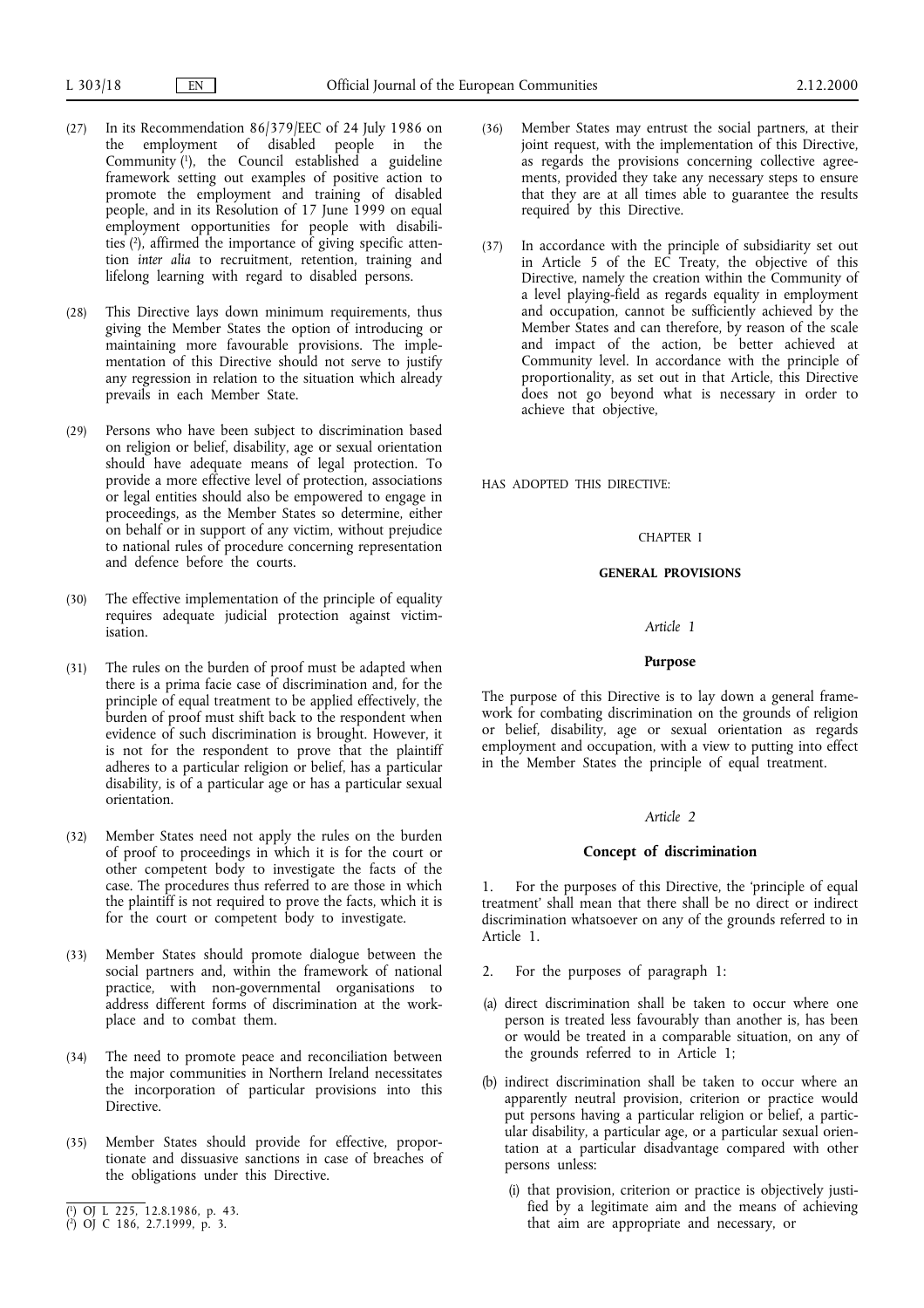(ii) as regards persons with a particular disability, the employer or any person or organisation to whom this Directive applies, is obliged, under national legislation, to take appropriate measures in line with the principles contained in Article 5 in order to eliminate disadvantages entailed by such provision, criterion or practice.

Harassment shall be deemed to be a form of discrimination within the meaning of paragraph 1, when unwanted conduct related to any of the grounds referred to in Article 1 takes place with the purpose or effect of violating the dignity of a person and of creating an intimidating, hostile, degrading, humiliating or offensive environment. In this context, the concept of harassment may be defined in accordance with the national laws and practice of the Member States.

4. An instruction to discriminate against persons on any of the grounds referred to in Article 1 shall be deemed to be discrimination within the meaning of paragraph 1.

5. This Directive shall be without prejudice to measures laid down by national law which, in a democratic society, are necessary for public security, for the maintenance of public order and the prevention of criminal offences, for the protection of health and for the protection of the rights and freedoms of others.

### *Article 3*

## **Scope**

Within the limits of the areas of competence conferred on the Community, this Directive shall apply to all persons, as regards both the public and private sectors, including public bodies, in relation to:

- (a) conditions for access to employment, to self-employment or to occupation, including selection criteria and recruitment conditions, whatever the branch of activity and at all levels of the professional hierarchy, including promotion;
- (b) access to all types and to all levels of vocational guidance, vocational training, advanced vocational training and retraining, including practical work experience;
- (c) employment and working conditions, including dismissals and pay;
- (d) membership of, and involvement in, an organisation of workers or employers, or any organisation whose members carry on a particular profession, including the benefits provided for by such organisations.

This Directive does not cover differences of treatment based on nationality and is without prejudice to provisions and conditions relating to the entry into and residence of thirdcountry nationals and stateless persons in the territory of Member States, and to any treatment which arises from the legal status of the third-country nationals and stateless persons concerned.

3. This Directive does not apply to payments of any kind made by state schemes or similar, including state social security or social protection schemes.

4. Member States may provide that this Directive, in so far as it relates to discrimination on the grounds of disability and age, shall not apply to the armed forces.

## *Article 4*

## **Occupational requirements**

1. Notwithstanding Article 2(1) and (2), Member States may provide that a difference of treatment which is based on a characteristic related to any of the grounds referred to in Article 1 shall not constitute discrimination where, by reason of the nature of the particular occupational activities concerned or of the context in which they are carried out, such a characteristic constitutes a genuine and determining occupational requirement, provided that the objective is legitimate and the requirement is proportionate.

2. Member States may maintain national legislation in force at the date of adoption of this Directive or provide for future legislation incorporating national practices existing at the date of adoption of this Directive pursuant to which, in the case of occupational activities within churches and other public or private organisations the ethos of which is based on religion or belief, a difference of treatment based on a person's religion or belief shall not constitute discrimination where, by reason of the nature of these activities or of the context in which they are carried out, a person's religion or belief constitute a genuine, legitimate and justified occupational requirement, having regard to the organisation's ethos. This difference of treatment shall be implemented taking account of Member States' constitutional provisions and principles, as well as the general principles of Community law, and should not justify discrimination on another ground.

Provided that its provisions are otherwise complied with, this Directive shall thus not prejudice the right of churches and other public or private organisations, the ethos of which is based on religion or belief, acting in conformity with national constitutions and laws, to require individuals working for them to act in good faith and with loyalty to the organisation's ethos.

## *Article 5*

## **Reasonable accommodation for disabled persons**

In order to guarantee compliance with the principle of equal treatment in relation to persons with disabilities, reasonable accommodation shall be provided. This means that employers shall take appropriate measures, where needed in a particular case, to enable a person with a disability to have access to, participate in, or advance in employment, or to undergo training, unless such measures would impose a disproportionate burden on the employer. This burden shall not be disproportionate when it is sufficiently remedied by measures existing within the framework of the disability policy of the Member State concerned.

# *Article 6*

### **Justification of differences of treatment on grounds of age**

1. Notwithstanding Article 2(2), Member States may provide that differences of treatment on grounds of age shall not constitute discrimination, if, within the context of national law, they are objectively and reasonably justified by a legitimate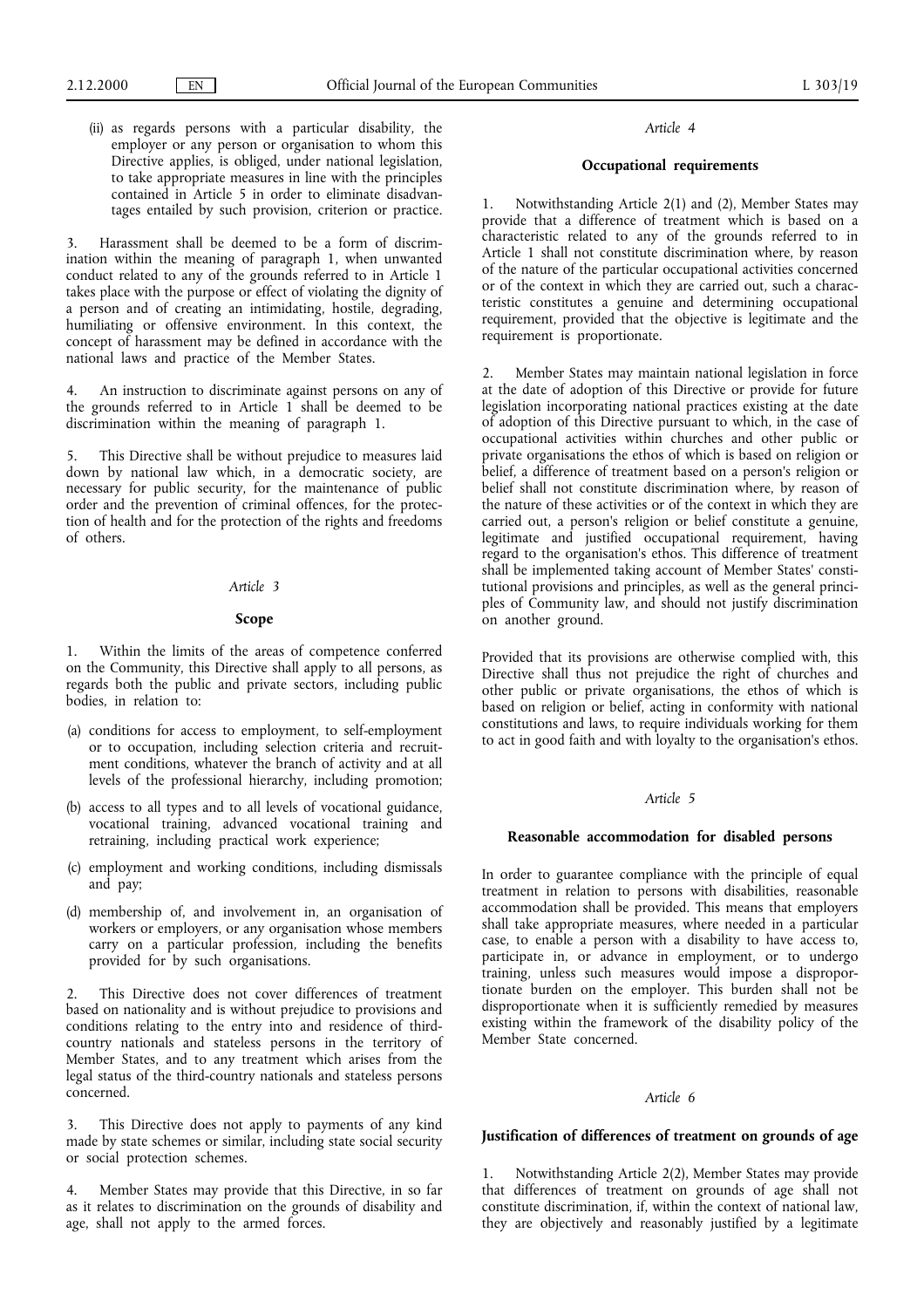aim, including legitimate employment policy, labour market and vocational training objectives, and if the means of achieving that aim are appropriate and necessary.

Such differences of treatment may include, among others:

- (a) the setting of special conditions on access to employment and vocational training, employment and occupation, including dismissal and remuneration conditions, for young people, older workers and persons with caring responsibilities in order to promote their vocational integration or ensure their protection;
- (b) the fixing of minimum conditions of age, professional experience or seniority in service for access to employment or to certain advantages linked to employment;
- (c) the fixing of a maximum age for recruitment which is based on the training requirements of the post in question or the need for a reasonable period of employment before retirement.

2. Notwithstanding Article 2(2), Member States may provide that the fixing for occupational social security schemes of ages for admission or entitlement to retirement or invalidity benefits, including the fixing under those schemes of different ages for employees or groups or categories of employees, and the use, in the context of such schemes, of age criteria in actuarial calculations, does not constitute discrimination on the grounds of age, provided this does not result in discrimination on the grounds of sex.

### *Article 7*

#### **Positive action**

With a view to ensuring full equality in practice, the principle of equal treatment shall not prevent any Member State from maintaining or adopting specific measures to prevent or compensate for disadvantages linked to any of the grounds referred to in Article 1.

2. With regard to disabled persons, the principle of equal treatment shall be without prejudice to the right of Member States to maintain or adopt provisions on the protection of health and safety at work or to measures aimed at creating or maintaining provisions or facilities for safeguarding or promoting their integration into the working environment.

## *Article 8*

### **Minimum requirements**

1. Member States may introduce or maintain provisions which are more favourable to the protection of the principle of equal treatment than those laid down in this Directive.

The implementation of this Directive shall under no circumstances constitute grounds for a reduction in the level of protection against discrimination already afforded by Member States in the fields covered by this Directive.

# CHAPTER II

## **REMEDIES AND ENFORCEMENT**

### *Article 9*

## **Defence of rights**

1. Member States shall ensure that judicial and/or administrative procedures, including where they deem it appropriate conciliation procedures, for the enforcement of obligations under this Directive are available to all persons who consider themselves wronged by failure to apply the principle of equal treatment to them, even after the relationship in which the discrimination is alleged to have occurred has ended.

2. Member States shall ensure that associations, organisations or other legal entities which have, in accordance with the criteria laid down by their national law, a legitimate interest in ensuring that the provisions of this Directive are complied with, may engage, either on behalf or in support of the complainant, with his or her approval, in any judicial and/or administrative procedure provided for the enforcement of obligations under this Directive.

3. Paragraphs 1 and 2 are without prejudice to national rules relating to time limits for bringing actions as regards the principle of equality of treatment.

### *Article 10*

## **Burden of proof**

1. Member States shall take such measures as are necessary, in accordance with their national judicial systems, to ensure that, when persons who consider themselves wronged because the principle of equal treatment has not been applied to them establish, before a court or other competent authority, facts from which it may be presumed that there has been direct or indirect discrimination, it shall be for the respondent to prove that there has been no breach of the principle of equal treatment.

2. Paragraph 1 shall not prevent Member States from introducing rules of evidence which are more favourable to plaintiffs.

3. Paragraph 1 shall not apply to criminal procedures.

4. Paragraphs 1, 2 and 3 shall also apply to any legal proceedings commenced in accordance with Article 9(2).

5. Member States need not apply paragraph 1 to proceedings in which it is for the court or competent body to investigate the facts of the case.

## *Article 11*

### **Victimisation**

Member States shall introduce into their national legal systems such measures as are necessary to protect employees against dismissal or other adverse treatment by the employer as a reaction to a complaint within the undertaking or to any legal proceedings aimed at enforcing compliance with the principle of equal treatment.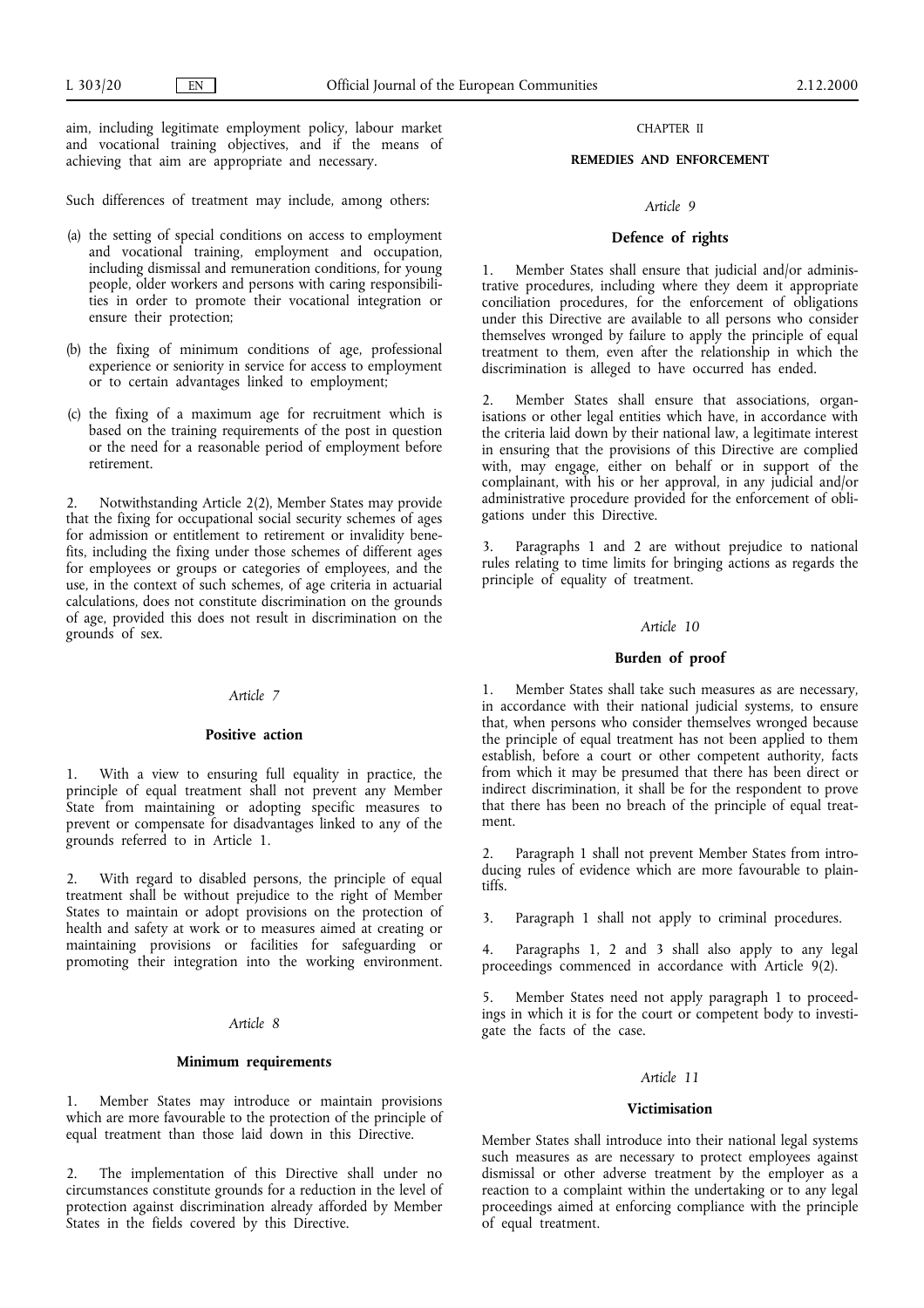# *Article 12*

# **Dissemination of information**

Member States shall take care that the provisions adopted pursuant to this Directive, together with the relevant provisions already in force in this field, are brought to the attention of the persons concerned by all appropriate means, for example at the workplace, throughout their territory.

### *Article 13*

## **Social dialogue**

1. Member States shall, in accordance with their national traditions and practice, take adequate measures to promote dialogue between the social partners with a view to fostering equal treatment, including through the monitoring of workplace practices, collective agreements, codes of conduct and through research or exchange of experiences and good practices.

2. Where consistent with their national traditions and practice, Member States shall encourage the social partners, without prejudice to their autonomy, to conclude at the appropriate level agreements laying down anti-discrimination rules in the fields referred to in Article 3 which fall within the scope of collective bargaining. These agreements shall respect the minimum requirements laid down by this Directive and by the relevant national implementing measures.

#### *Article 14*

### **Dialogue with non-governmental organisations**

Member States shall encourage dialogue with appropriate nongovernmental organisations which have, in accordance with their national law and practice, a legitimate interest in contributing to the fight against discrimination on any of the grounds referred to in Article 1 with a view to promoting the principle of equal treatment.

#### CHAPTER III

#### **PARTICULAR PROVISIONS**

### *Article 15*

#### **Northern Ireland**

In order to tackle the under-representation of one of the major religious communities in the police service of Northern Ireland, differences in treatment regarding recruitment into that service, including its support staff, shall not constitute discrimination insofar as those differences in treatment are expressly authorised by national legislation.

2. In order to maintain a balance of opportunity in employment for teachers in Northern Ireland while furthering the reconciliation of historical divisions between the major religious communities there, the provisions on religion or belief in this Directive shall not apply to the recruitment of teachers in

schools in Northern Ireland in so far as this is expressly authorised by national legislation.

### CHAPTER IV

## **FINAL PROVISIONS**

## *Article 16*

### **Compliance**

Member States shall take the necessary measures to ensure that:

- (a) any laws, regulations and administrative provisions contrary to the principle of equal treatment are abolished;
- (b) any provisions contrary to the principle of equal treatment which are included in contracts or collective agreements, internal rules of undertakings or rules governing the independent occupations and professions and workers' and employers' organisations are, or may be, declared null and void or are amended.

## *Article 17*

#### **Sanctions**

Member States shall lay down the rules on sanctions applicable to infringements of the national provisions adopted pursuant to this Directive and shall take all measures necessary to ensure that they are applied. The sanctions, which may comprise the payment of compensation to the victim, must be effective, proportionate and dissuasive. Member States shall notify those provisions to the Commission by 2 December 2003 at the latest and shall notify it without delay of any subsequent amendment affecting them.

### *Article 18*

### **Implementation**

Member States shall adopt the laws, regulations and administrative provisions necessary to comply with this Directive by 2 December 2003 at the latest or may entrust the social partners, at their joint request, with the implementation of this Directive as regards provisions concerning collective agreements. In such cases, Member States shall ensure that, no later than 2 December 2003, the social partners introduce the necessary measures by agreement, the Member States concerned being required to take any necessary measures to enable them at any time to be in a position to guarantee the results imposed by this Directive. They shall forthwith inform the Commission thereof.

In order to take account of particular conditions, Member States may, if necessary, have an additional period of 3 years from 2 December 2003, that is to say a total of 6 years, to implement the provisions of this Directive on age and disability discrimination. In that event they shall inform the Commission forthwith. Any Member State which chooses to use this additional period shall report annually to the Commission on the steps it is taking to tackle age and disability discrimination and on the progress it is making towards implementation. The Commission shall report annually to the Council.